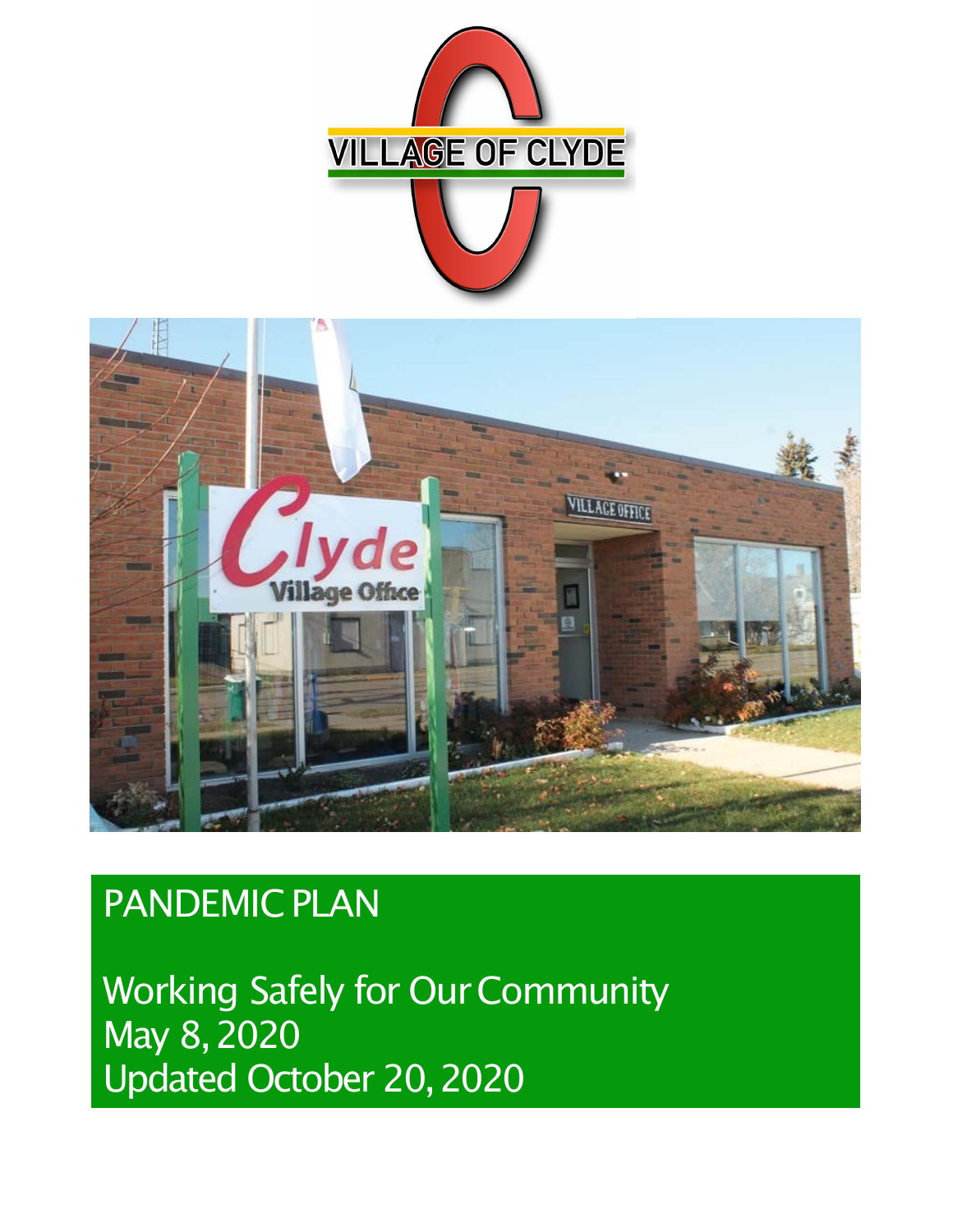# **PANDEMIC PLAN**

## **CONTENTS**

| 3.0 |                                                                                       |  |
|-----|---------------------------------------------------------------------------------------|--|
|     |                                                                                       |  |
|     |                                                                                       |  |
|     | 4.2 Office Space (most office-basedemployees have been relocated to their homes where |  |
|     |                                                                                       |  |
|     |                                                                                       |  |
|     |                                                                                       |  |
|     |                                                                                       |  |
|     |                                                                                       |  |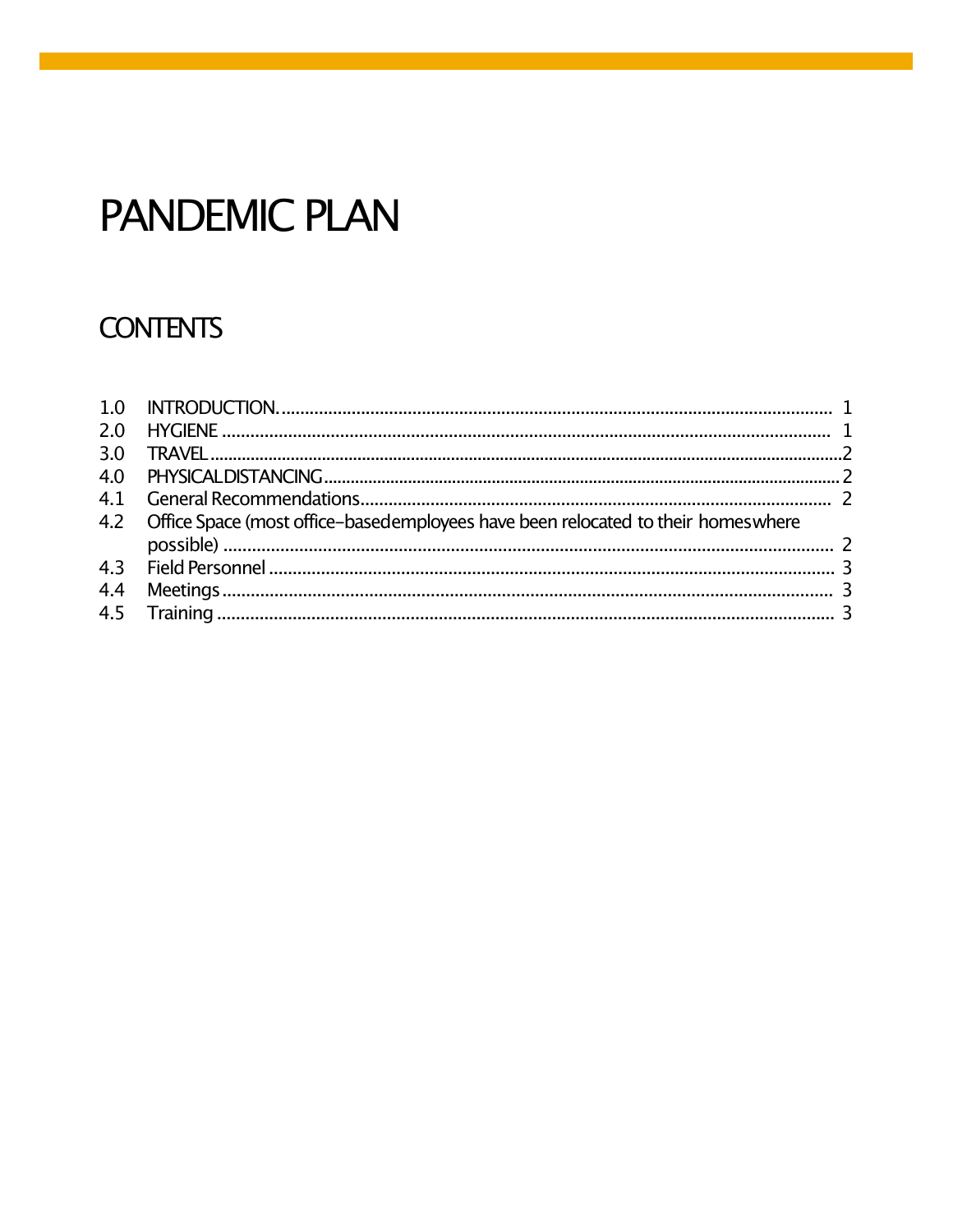# **CORONAVIRUS** COVID-19Information



## 1.0 INTRODUCTION

The health and safety of our community is of great importance to us as we make decisions for the continued operation of our essential services. The Village of Clyde has activated its Pandemic Response Plan and is taking actions to respond to the COVID-19pandemic.Duringthis pandemic, the Village of Clyde's priorities are (in order of importance):

- $\Box$  Employee and family health and safety
- D Protection of the residents in our community
- Continuity of critical businessfunctions andservices

To protect the health and safety of our residents and to maintain continuity of critical businessfunctions and services, the Village of Clyde is providing this handout to reflect our efforts in pandemic preparedness and pandemic response efforts.

The Village of Clyde requires any contractors working on our behalf to put appropriate pandemic measures into place. We have provided the following messagesto all employees andcontractors and expectthem to follow the appropriate protocols:

### 2.0 HYGIENE

Duringan outbreak like this—or at any time—good hygiene is critical. The same actions used to reduce the spread of COVID-19alsohelp prevent the spread of other infectious illnesses like seasonal flu.

- **Wash yourhandsfrequently.**Thisis the number one way to prevent the transmission of viruses and germs. Use hand sanitizerif you cannot wash with soap andwarm water. In between handwashing,you shouldalso try to keep your hands away from your eyes, ears, nose and mouth.
- **Cleanyourworkspaceasyougo**.Wipe down frequent touch points at your workspace and at home (e.g., mobile and desk phones, keyboards, desk surfaces, armrests, steering wheel), frequently, multiple times daily. Additionally, use a clean tissue to open doors.
- **Sanitizeourcommonareas.** While your workspace is yours to clean, commonspaces are a shared responsibility. Janitorial staff are taskedwith disinfecting all commontouch pointswhich include: door knobs/handles, push bars, meeting rooms, washroom doors/handles and kitchen handles/buttons. However, we encourage you to use disinfectant on hard surfaces after utilizing meeting rooms and use clean tissues to open doors and further prevent the spread of germs. Surfaces should be wiped down at minimum daily.
- **Catchyourgerms.**Remember to cover yourmouth and nose when you cough or sneeze—use the insideof your elbow or shoulder.
- **FeelingSick?Stayhome**.Utilize the Alberta Health Services online self-assessmenttool to determine if COVID-19testingis required. Self-isolate for 10 days. If your conditions worsen, seek out medical advice andattention.
- **Practice healthy habits.** Eatwell, exercise daily and get as much rest as you can to support your immune system.

OCTOBER 20/2020 UPDATE 3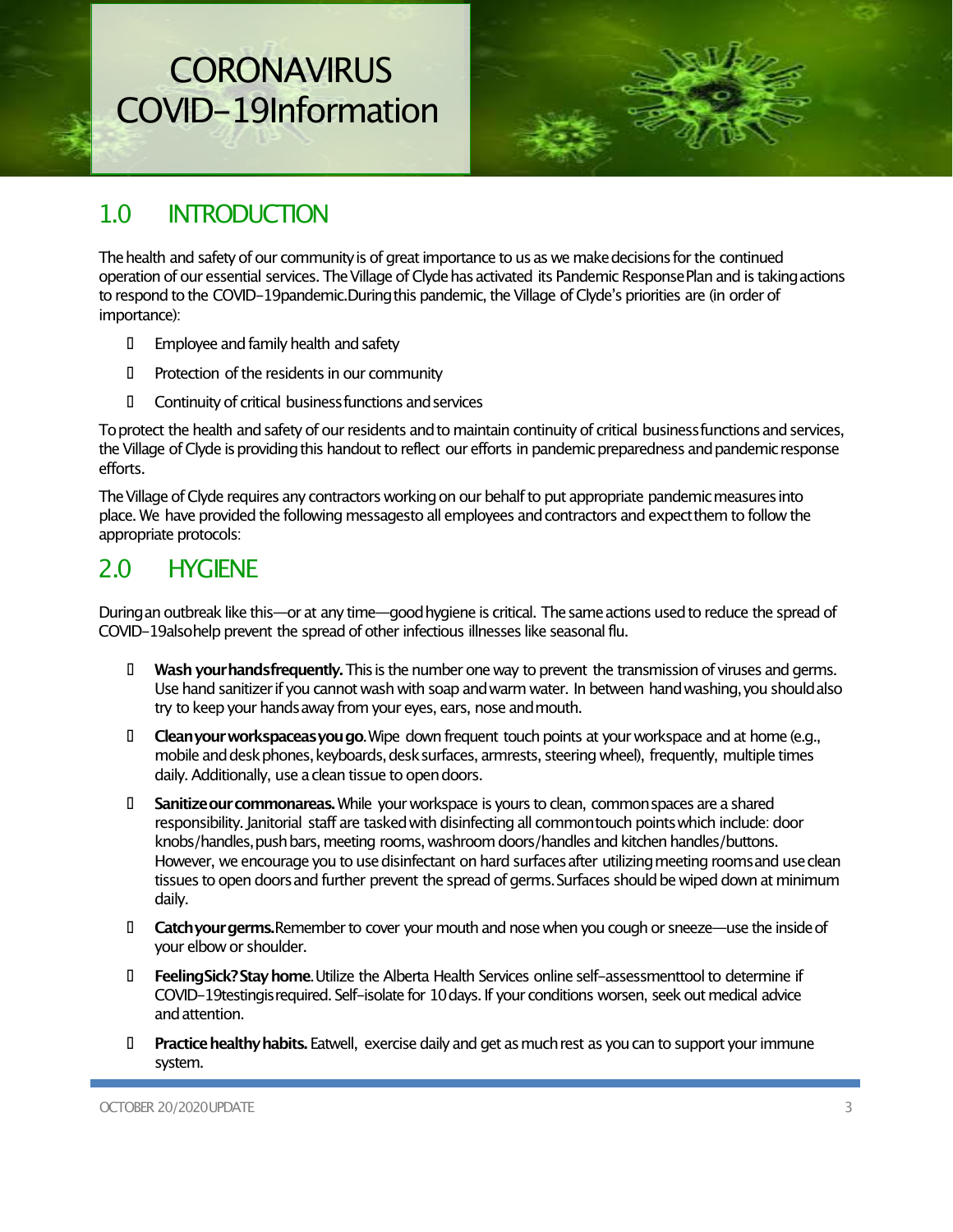## **CORONAVIRUS** COVID-19Information



### 3.0 TRAVEL

The Village of Clyde has requested that employees and Council cancel or postpone all non-essential domestic or international air travel through November 2021

Employees and Councilreturning from out-of-countrywere required to self-isolate for 14days upontheir return, regardlessof the country they were visiting.

### **4.0** PHYSICALDISTANCING

The Village of Clyde has undertaken significant measures to ensure employees and Council do not spread the COVID-19.

#### **4.1 General Recommendations**

- TheVillage of Clyde Administration Office has been re-openedwith modified public operation hours of Monday-Friday from 9:30 am to 11:30 am and 1:30 pm to 3:30 pm. The Public Works Facility, Fire Hall, Lift Stations and Water Distribution Plant continue to be closed to public/visitor access. This will be monitored and closure may be considered if the COVID-19impact requires further action by the Village.
- $\Box$  Limit occupancy of common spaces to 1 person per 2m<sup>2</sup> when possible to allow for spacing of at least 2mbetweenindividuals when andactivity requires employeesto work together.
- $\Box$  Proper Personal Protective Equipment including procedure masksmust be worn if the 2m<sup>2</sup> of spacing is not possible.
- Wipe down commonareas and touch points such ascoffee machines, photocopiers and door handles multiple times daily.
- $\Box$  Post signsto limit common sitting areas (including lunchrooms) to 1 person per table and/or minimum2 meters between people.
- All council meetingscontinue to be held electronically.
- Each employee to wipe clean their personal workspaceand equipmentsurfaces using soap and water, disinfectant and wiping after use. Work surfaces include anything routinely touched by hands during work including: desks, phone, keyboards, tools, vehicle steering wheels, etc. This action is performed prior to any change in employees using the workspace, but no less than once daily.
- Reminder signsregardinghand washingand sanitary practices appropriately placed in or near washrooms or wash areas to promote hygiene.
- Handsanitizers provided through dispensersor other meansin locations away from hand washing facilities.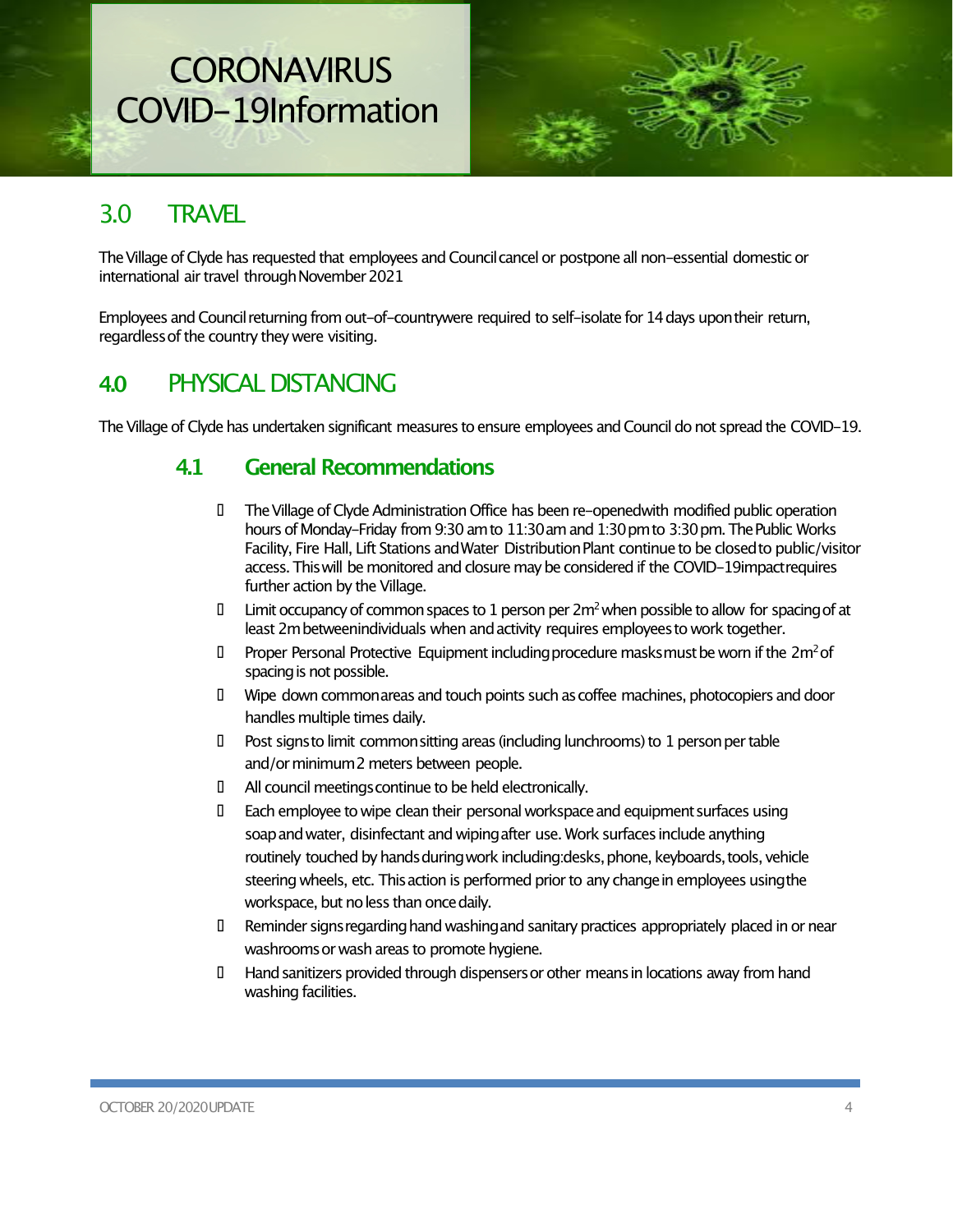# **CORONAVIRUS** COVID-19Information



- **4.2 Office Space** (CAO and Assistant CAO have been relocated to their homes where possible during the second Pandemic wave)
	- $\Box$  We have segregated staff into separate working spaces and locations.
	- o Minimize in-personinteraction between employees, to best observe physicaldistancing practices.
	- D Rotating Administration staff in the Administration office, when possible, in order to mitigate the potential risk of cross contamination by maximizingthe physical separation between key personnel.
	- D Maintain 2 m separation between employees.
	- $\Box$  Wipe down all workstations at the beginning of every shift, throughout the day and upon switching stations.
	- All shared handheldequipment to be wiped downbefore and after eachuse.
	- Doorhandles, coffee machineand faucets shall be disinfected frequently eachday.

#### **4.3 Field Personnel**

- D Majority of work performed is physically distanced. Limit resident and contractor interactions and maintain 2mspacing.
	- $\circ$  If work cannot be performed while maintaining 2.0 m separation between employees, consider deferring non-essentialwork and:
		- Complete Resident Self Screening prior to commencingwork.
		- Wear an appropriate maskfor the task required.
		- Wear Disposable gloves.
		- Continue to demonstrate good hygiene practices.
- $\Box$  Limit of 1 person per vehicle unless wearing the appropriate mask (except in emergency circumstances).
- Defer any non-essentialwork that requires close resident contact.
- If contact with a resident is necessary, maskwill be worn and4.3protocol adhered to in all cases

#### **4.4 Meetings**

- Maximizevideo and telephone conferencing.
- Leadership will cancel all non-essentialbusinesstravel formeetingswhere social distancing protocol cannot be maintained or has not been planned for.
- Largemeetingswill be cancelledor facilitated virtually
- Councilmeetings continuing through to October 2021via Zoom